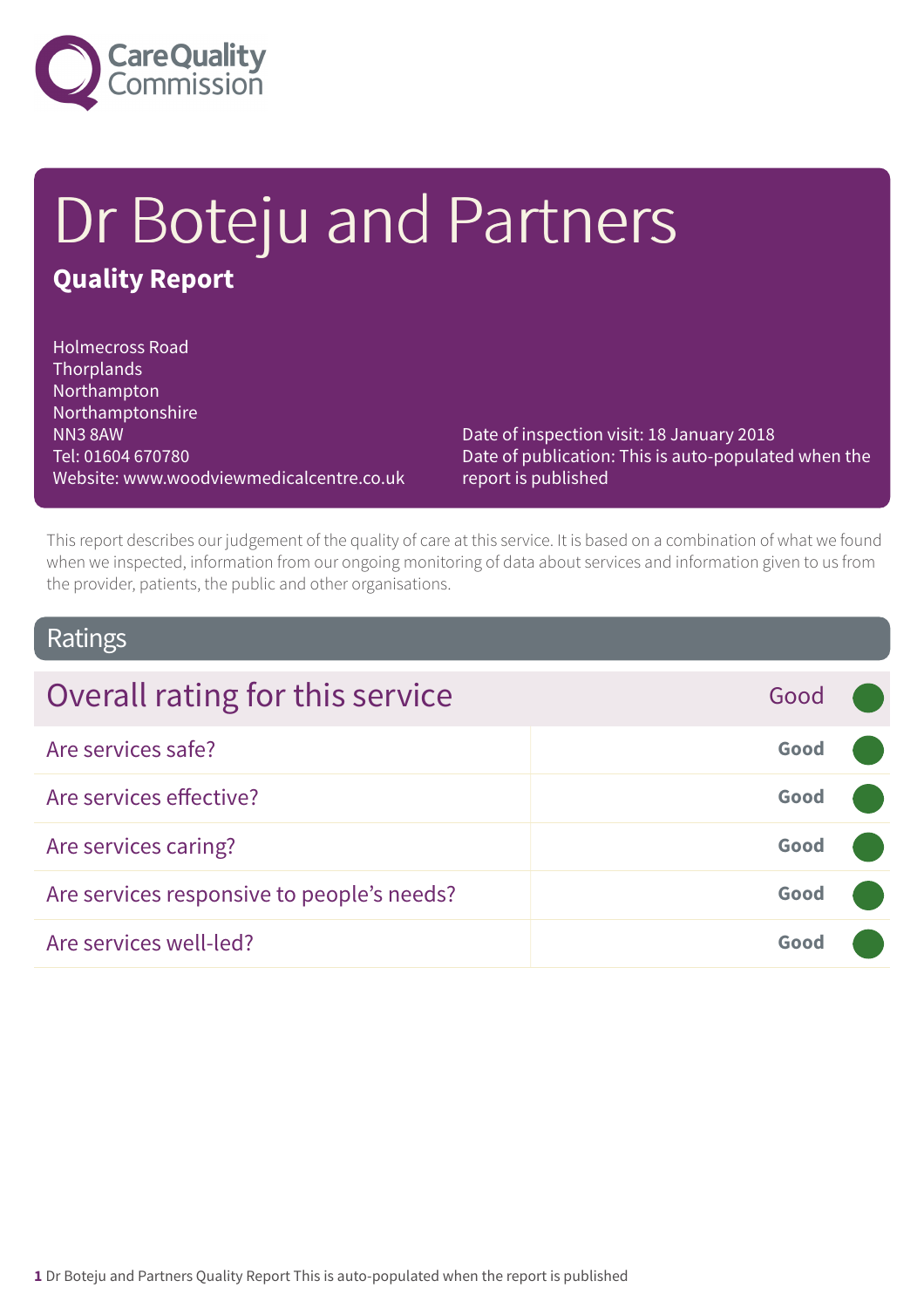# Summary of findings

## **Contents**

| Summary of this inspection             | Page           |
|----------------------------------------|----------------|
| Overall summary                        | $\mathcal{P}$  |
| Areas for improvement                  | $\overline{4}$ |
| Detailed findings from this inspection |                |
| Our inspection team                    | 5              |
| Background to Dr Boteju and Partners   | 5              |
| Detailed findings                      | 6              |

## Overall summary

## **Letter from the Chief Inspector of General Practice**

## **This practice is rated as Good overall.**

The key questions are rated as:

Are services safe? – Good

Are services effective? – Good

Are services caring? – Good

Are services responsive? – Good

Are services well-led? - Good

As part of our inspection process, we also look at the quality of care for specific population groups. The population groups are rated as:

Older People – Good

People with long-term conditions – Good

Families, children and young people – Good

Working age people (including those recently retired and students – Good

People whose circumstances may make them vulnerable – Good

People experiencing poor mental health (including people with dementia) - Good

We carried out an announced comprehensive inspection at Dr Boteju and Partners on 18 January 2018 as part of our inspection programme.

At this inspection we found:

- The practice routinely reviewed the effectiveness and appropriateness of the care it provided. Patients' needs were assessed using clinical templates that had been formulated by the lead GP using best practice guidance such asthose provided by The National Institute for Health and Care Excellence (NICE) and locally by the clinical commissioning group (CCG). We found that these templates aided appropriate monitoring of treatment and care provision.
- A programme of clinical audit was in place that demonstrated quality improvement.
- There was a process to identify, understand, monitor and address current and future risks including risks to patient safety. However we found that some processes related to employment checks and record keeping of identified risks needed improvement.
- GP patient survey results indicated patients were positive about the care received, practice opening times, the ability to get an appointment and the ease of being seen on time. However it also noted dissatisfaction in relation to getting through to the practice by phone and with the experience of making an appointment.
- There was a strong focus on continuous learning and improvement at all levels of the organisation.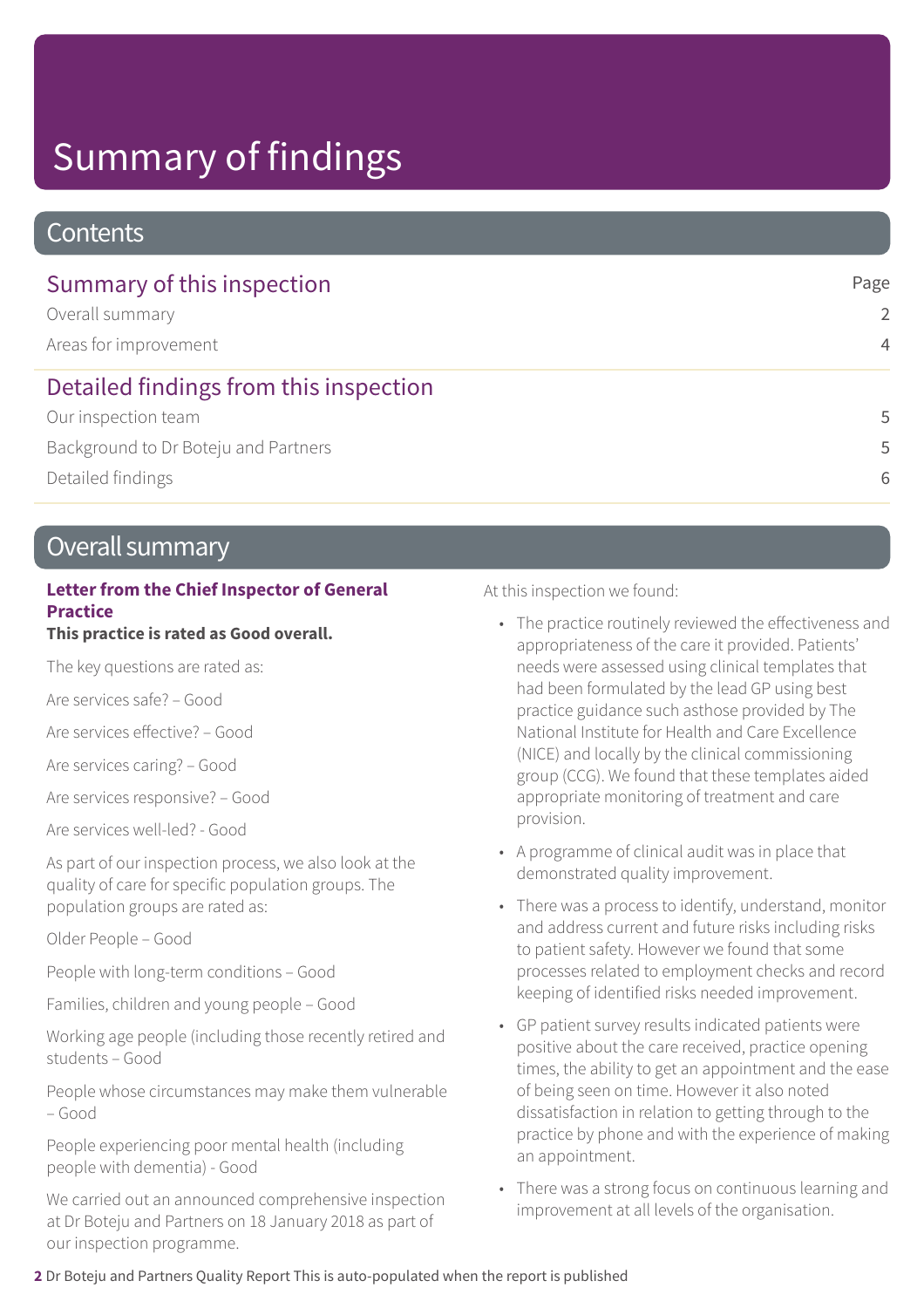# Summary of findings

- Performance for antibiotic items prescribed, that could be used when others had failed, as a percentage of similar antibiotics prescribed, were lower than average compared against the local CCG and national averages. This was in line with national guidance of using these medicines sparingly, to avoid drug-resistant bacteria developing.
- Staff had lead roles within the practice with a strong focus on patient centred care.
- Staff involved and treated patients with compassion, kindness, dignity and respect.
- Feedback from patients we spoke with and from the CQC comments cards was positive regarding the care received at the practice.

The areas where the provider **should** make improvements are:

- Complete the review of the immunisation status of clinical and non clinical staff and ensure a documented process to evidence compliance.
- Develop a more formal approach to employment checks and staff induction.
- Continue to monitor and ensure improvement to national GP patient survey results, and improve patient experience of getting through to the practice by phone and with making an appointment.
- Improve record keeping of identified risks, for example control of substances hazardous to health (COSHH).

## **Professor Steve Field (CBE FRCP FFPH FRCGP)**

Chief Inspector of General Practice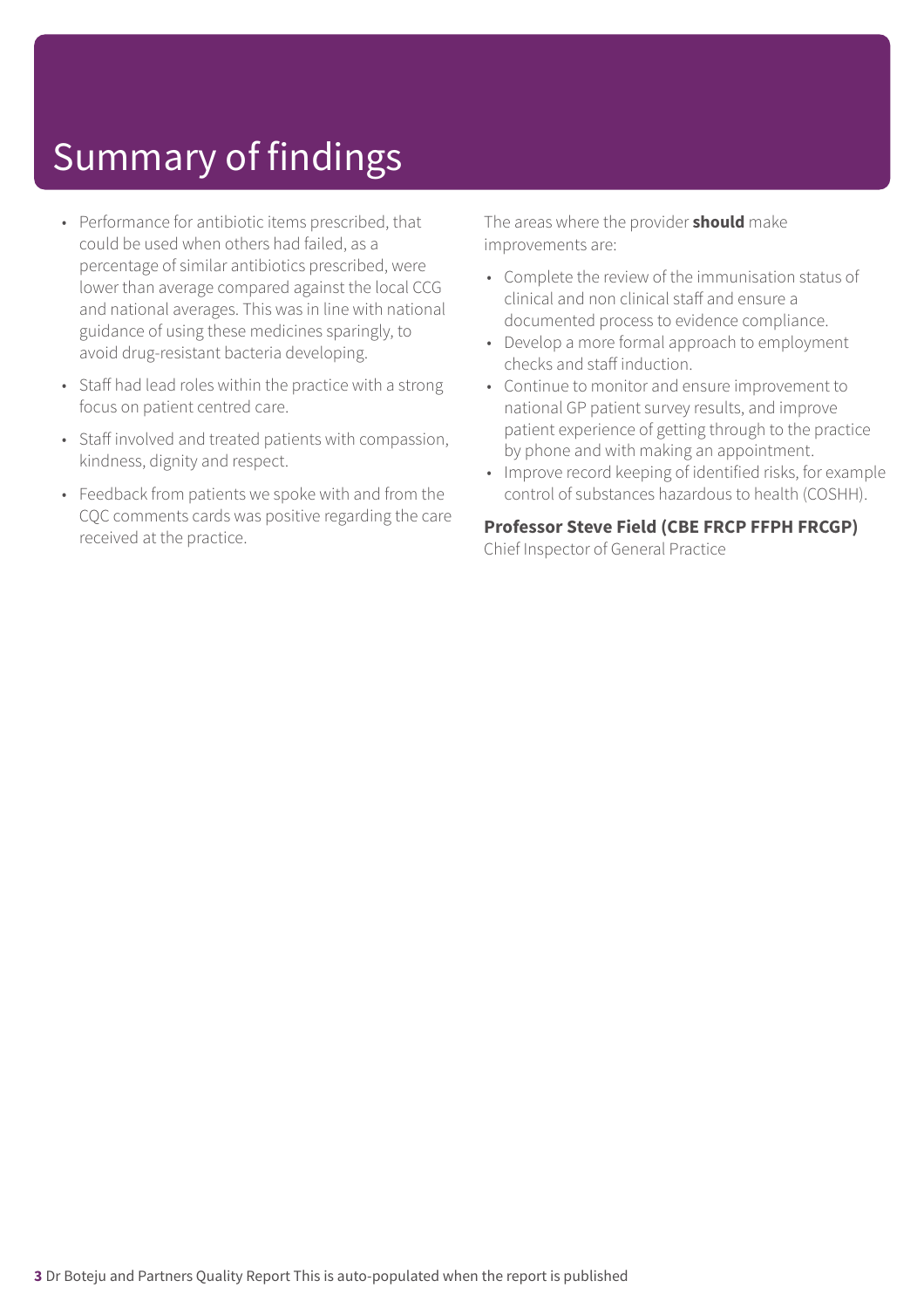# Summary of findings

## Areas for improvement

#### **Action the service SHOULD take to improve**

- Complete the review of the immunisation status of clinical and non clinical staff and ensure a documented process to evidence compliance.
- Develop a more formal approach to employment checks and staff induction.
- Continue to monitor and ensure improvement to national GP patient survey results, and improve patient experience of getting through to the practice by phone and with making an appointment.
- Improve record keeping of identified risks, for example control of substances hazardous to health (COSHH).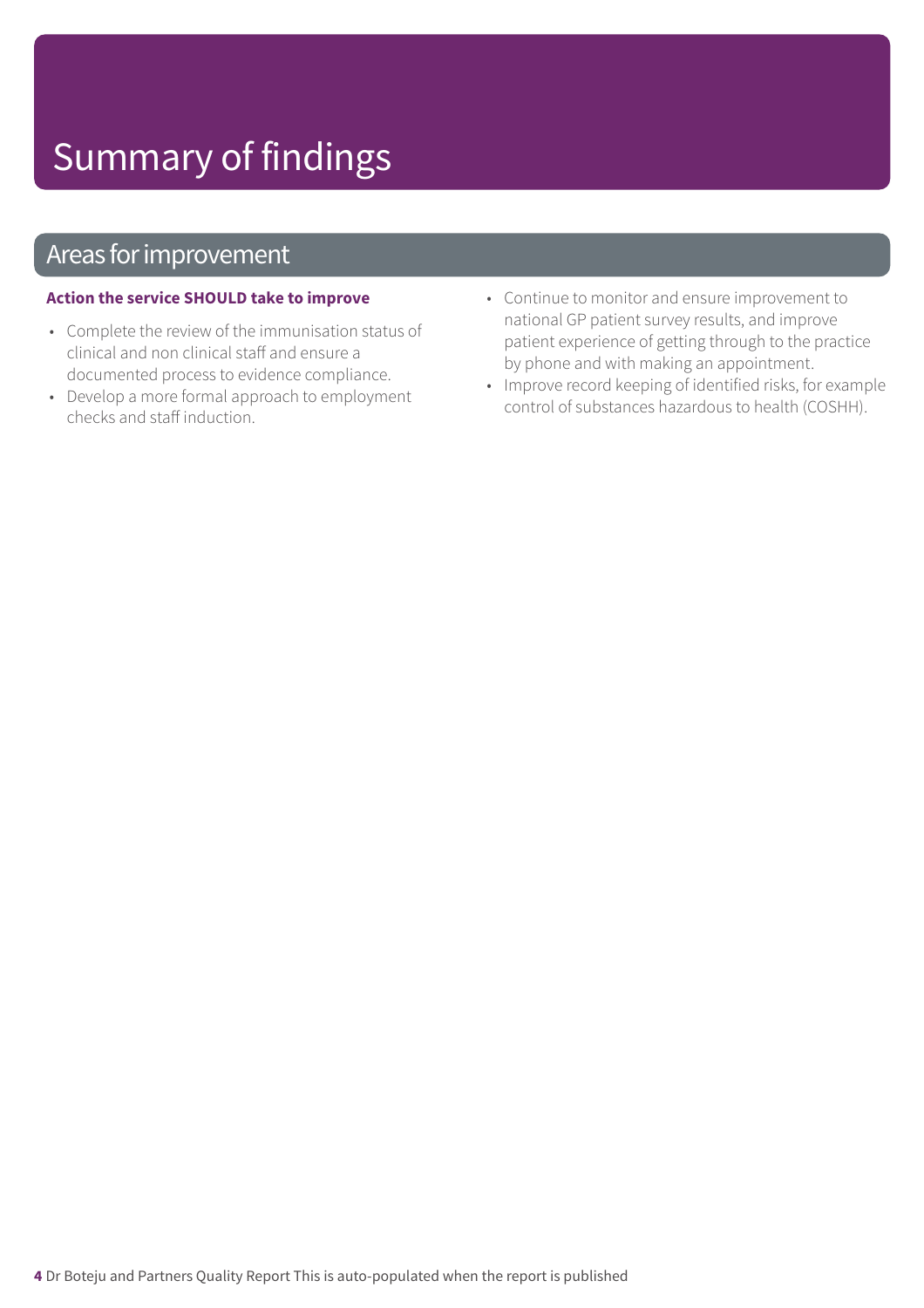

# Dr Boteju and Partners **Detailed findings**

## Our inspection team

## **Our inspection team was led by:**

Our inspection team was led by a CQC Lead Inspector. The team included a GP specialist advisor and a practice manager specialist advisor.

## Background to Dr Boteju and Partners

Dr Boteju and Partners also known as Woodview Medical Centre situated at Holmcross Road, Thorplands, Northampton, Northamptonshire is a GP practice which provides primary medical care for approximately 9,890 patients living in the Northampton East and South area. There is moderate level of deprivation in the area mainly relating to low income.

Dr Boteju and Partners provide primary care services to local communities under a General Medical Services (GMS) contract, which is a nationally agreed contract between

general practices and NHS England. The practice population is predominantly white British along with a small ethnic population of Asian, Afro Caribbean, mixed race and Eastern European origin.

The practice currently has three GPs partners and two salaried GPs (all males). There are two GP trainees (both females) and one male medical graduate currently undergoing a placement in primary care. There are two nurse prescribers two practice nurses and two specialist nurses (diabetes and mental health) who are supported by a health care assistant. There is practice manager who is supported a team of administrative and reception staff. The local NHS trust provides health visiting and community nursing services to patients at this practice.

There is a car park outside the surgery with adequate disabled parking available.

The practice is open between 8am and 6.30pm Monday to Friday. The practice is also open during the second Saturday morning of each month between 8.30 and 12 noon for pre-booked appointments only.

When the practice is closed services are provided by Integrated Care 24 Limited via 111.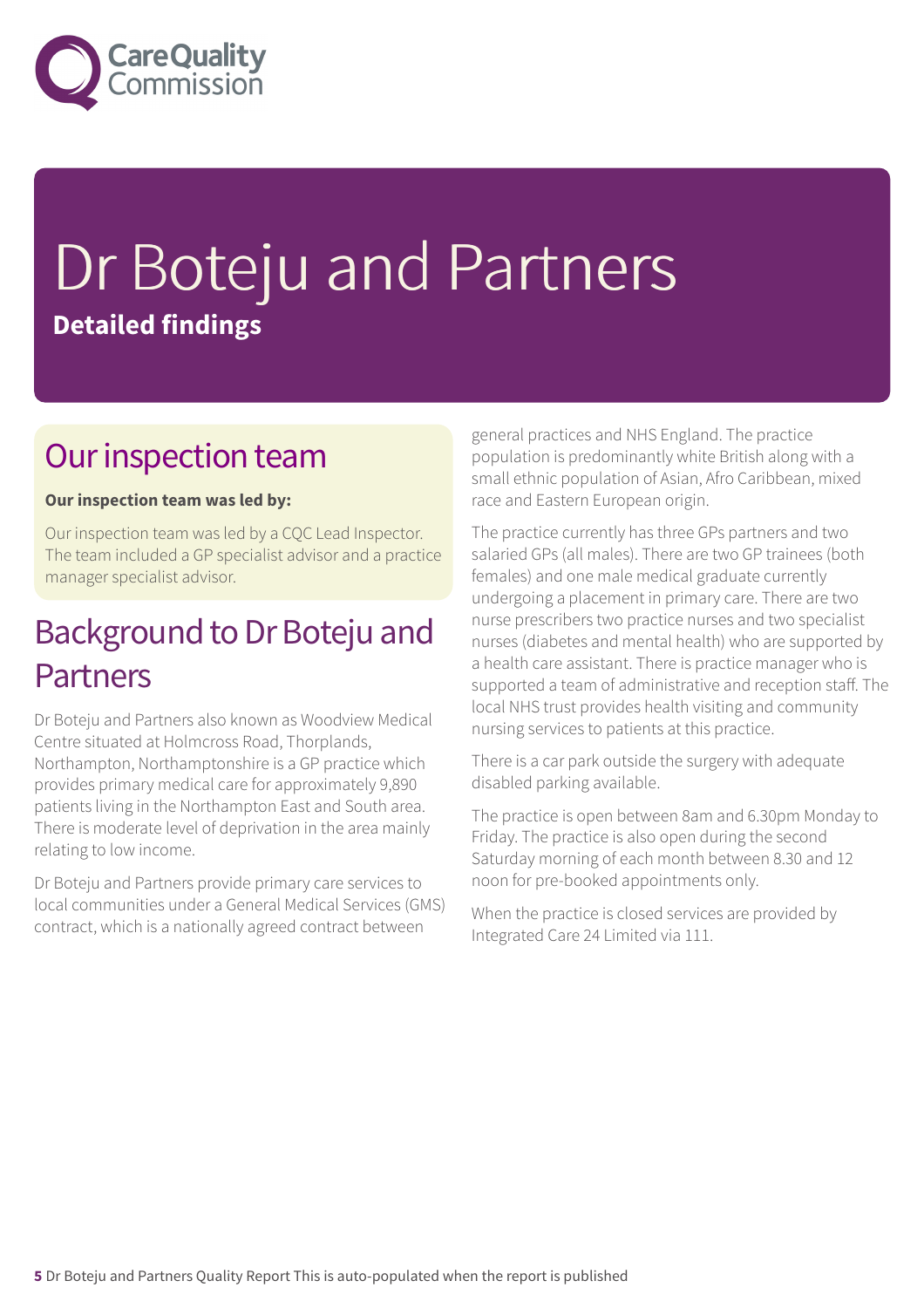# Are services safe?

# **Our findings**

**We rated the practice, and all of the population groups, as good for providing safe services.**

#### **Safety systems and processes**

The practice had systems to keep patients safe and safeguarded from abuse.

- The practice conducted safety risk assessments. It had a number of safety policies which were regularly reviewed and communicated to staff. Staff received safety information for the practice as part of their induction and refresher training. The practice had systems to safeguard children and vulnerable adults from abuse. Policies were regularly reviewed and were accessible to all staff. They outlined clearly who to go to for further guidance.
- The practice worked with other agencies to support patients and protect them from neglect and abuse. Staff took steps to protect patients from abuse, neglect, harassment, discrimination and breaches of their dignity and respect.
- We looked at five staff files to verify the arrangements for staff checks, including checks of professional registration where relevant, on recruitment and on an ongoing basis. Disclosure and Barring Service (DBS checks identify whether a person has a criminal record or is on an official list of people barred from working in roles where they may have contact with children or adults who may be vulnerable). However the practice had not carried out a DBS check for a clinical staff member that had moved from a similar role in another GP practice. The practice manager told us that as the roles were similar and as they had checked the DBS risk assessment held by the previous practice, and had cross checked with a more recent DBS check, they had concluded a further DBS was not needed. After our inspection the practice confirmed that an enhanced DBS check had now been made on this staff member with no risks identified. We noted that two of the five files did not contain a CV (curriculum vitae). After our inspection the practice manager confirmed that these had been traced and added to the concerned staff files.
- All staff received up-to-date safeguarding and safety training appropriate to their role. They knew how to

identify and report concerns. For example we saw that the practice had liaised with the local authority and the housing department to ensure the safety of an older person who had been homeless.

- Staff who acted as chaperones were trained for the role and had received a DBS check.
- We reviewed the standards of cleanliness and hygiene. We observed the premises to be clean and tidy. Hand wash facilities, including soap dispensers were available throughout the practice. There were cleaning schedules and monitoring systems in place. There was an infection prevention and control (IPC) lead who liaised with the local infection prevention teams to keep up to date with best practice. We saw that all applicable staff had been checked for their immunisation status related Hepatitis B. However at the time of our inspection the practice was in conjunction with the occupational health services at Northampton General Hospital was in the process of completing the immunisation status of applicable clinical and non clinical staff in relation to other immunisations recommended by the Health and Safety at Work Act 1974.
- The practice ensured that facilities and equipment were safe and that equipment was maintained according to manufacturers' instructions. There were systems for safely managing healthcare waste.

#### **Risks to patients**

There were systems to assess, monitor and manage risks to patient safety.

- There were arrangements for planning and monitoring the number and mix of staff needed. This included the planning of annual leave and unplanned absence. The practice operated a skill mix system based on clinical needs and used a variety of staff including GPs advanced nurse practitioners specialist mental health nurse and health care assistant to provide care.
- There was an effective induction system for substantive and temporary staff tailored to their role.
- Staff understood their responsibilities to manage emergencies and to recognise those in need of urgent medical attention. This included the reception staff. We saw that systems were in place to refer and manage patients with severe infections, for example, sepsis (a life-threatening illness caused by the body's response to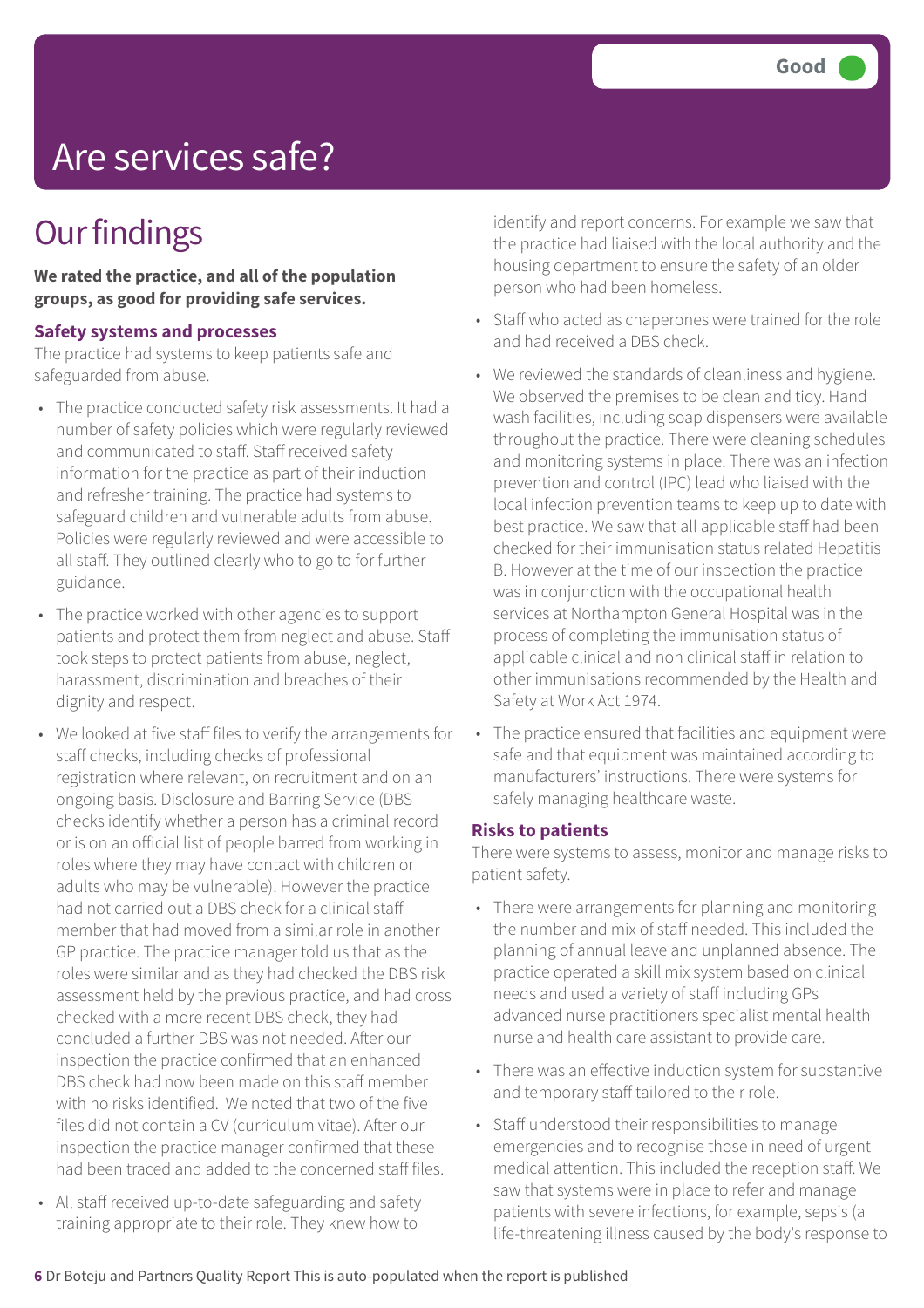## Are services safe?

an infection). The practice had introduced templates to diagnose the condition so appropriate care could be accessed quickly as recommended by the National Institute for Health Care and Excellence.

• When there were changes to services or staff the practice assessed and monitored the impact on safety.

**Information to deliver safe care and treatment**

Staff had the information they needed to deliver safe care and treatment to patients.

- Individual care records were written and managed in a way that kept patients safe. The practice used templates developed by the lead GP to manage and deliver safe care and treatment. We were shown templates related to mental health, suicide prevention and sepsis and found these comprehensive and in accordance with the current best practice guidance. The care records we reviewed showed that information needed to deliver safe care and treatment was available to relevant staff in an accessible way.
- The practice had systems for sharing information with staff and other agencies to enable them to deliver safe care and treatment. There were regular multi-disciplinary team (MDT) meetings. There was a process to communicate with the district nursing team as they currently did not attend the MDT meetings. The pathology service was able to share patient clinical information and results electronically. There was a system to review patients that had accessed NHS 111 service and those that had attended the A&E department for emergency care.
- Referral letters included all of the necessary information.

## **Safe and appropriate use of medicines**

The practice had reliable systems for appropriate and safe handling of medicines.

- The systems for managing medicines, including vaccines, medical gases, and emergency medicines and equipment minimised risks. The practice kept prescription stationery securely and monitored its use.
- The practices used dedicated computer software to manage prescribing.
- Staff prescribed, administered or supplied medicines to patients and gave advice on medicines in line with legal

requirements and current national guidance. The practice had audited antimicrobial prescribing. There was evidence of actions taken to support good antimicrobial stewardship (which aims to improve the safety and quality of patient care by changing the way antimicrobials are prescribed so it helps slow the emergence of resistance to antimicrobials thus ensuring antimicrobials remain an effective treatment for infection). The practice held regular meetings with the CCG pharmacist to ensure their prescribing patterns met the CCG good practice guidance. The practice was not an outlier in any prescribing area.

• Patients' health was monitored to ensure medicines were being used safely and followed up on appropriately. The practice involved patients in regular reviews of their medicines including those receiving high risk medicines. The IT & Data Quality Manager ensured such patients were recalled for their check at the appropriate intervals. We checked several records of patients that received high risk medicines and found that they had been followed up appropriately.

## **Track record on safety**

The practice had a good safety record.

- There were risk assessments in relation to safety issues. For example for electrical safety of equipment used within the practice, infection control, legionella (Legionella is a term for a particular bacterium which can contaminate water systems in buildings) and control of substances hazardous to health (COSHH). COSHH risk assessments and the related safety sheets were available for the cleaning products used by cleaners. However the practice could not provide us with such information for the other commonly used cleaning materials such as hand wash and related products. After our inspection, the practice confirmed that the COSHH risk assessments and the related safety sheets were now available.
- There was a system for receiving and acting on safety alerts. Alerts were received by the practice manager and disseminated to the appropriate staff for action. We noted appropriate actions were taken following receipt of alerts. For example we reviewed a patient safety alert related to a medicine used to treat epilepsy and bipolar disorder and occasionally used to treat migraine or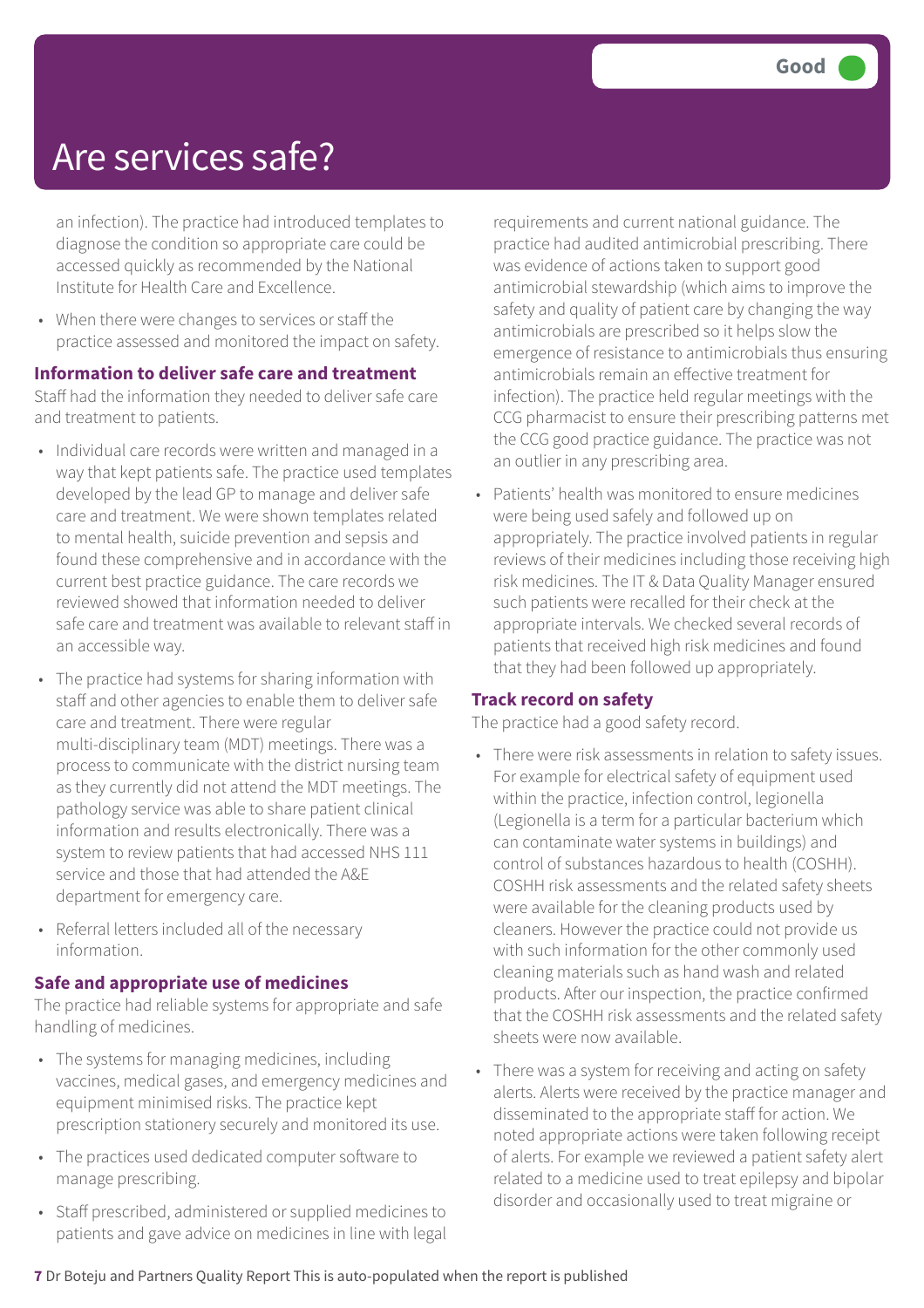## Are services safe?

chronic pain. We found that the practice had acted on the recommendations and ensured young adults and women of childbearing potential were prescribed this medicine with caution.

#### **Lessons learned and improvements made**

The practice learned and made improvements when things went wrong.

• There was a system for recording and acting on significant events and incidents. Staff understood their duty to raise concerns and report incidents and near misses. Leaders and managers supported them when they did so. Staff we spoke with understood their duty to raise concerns and report incidents.

There were systems for reviewing and investigating when things went wrong. There had been six significant events recorded in the last 12 months. The practice learned and shared lessons identified themes and took action to improve safety in the practice. For example, following an immunisation incident related to a child the practice had changed the way immunisations were administered and ensured staff were made aware of the changed process including through a clinical meeting.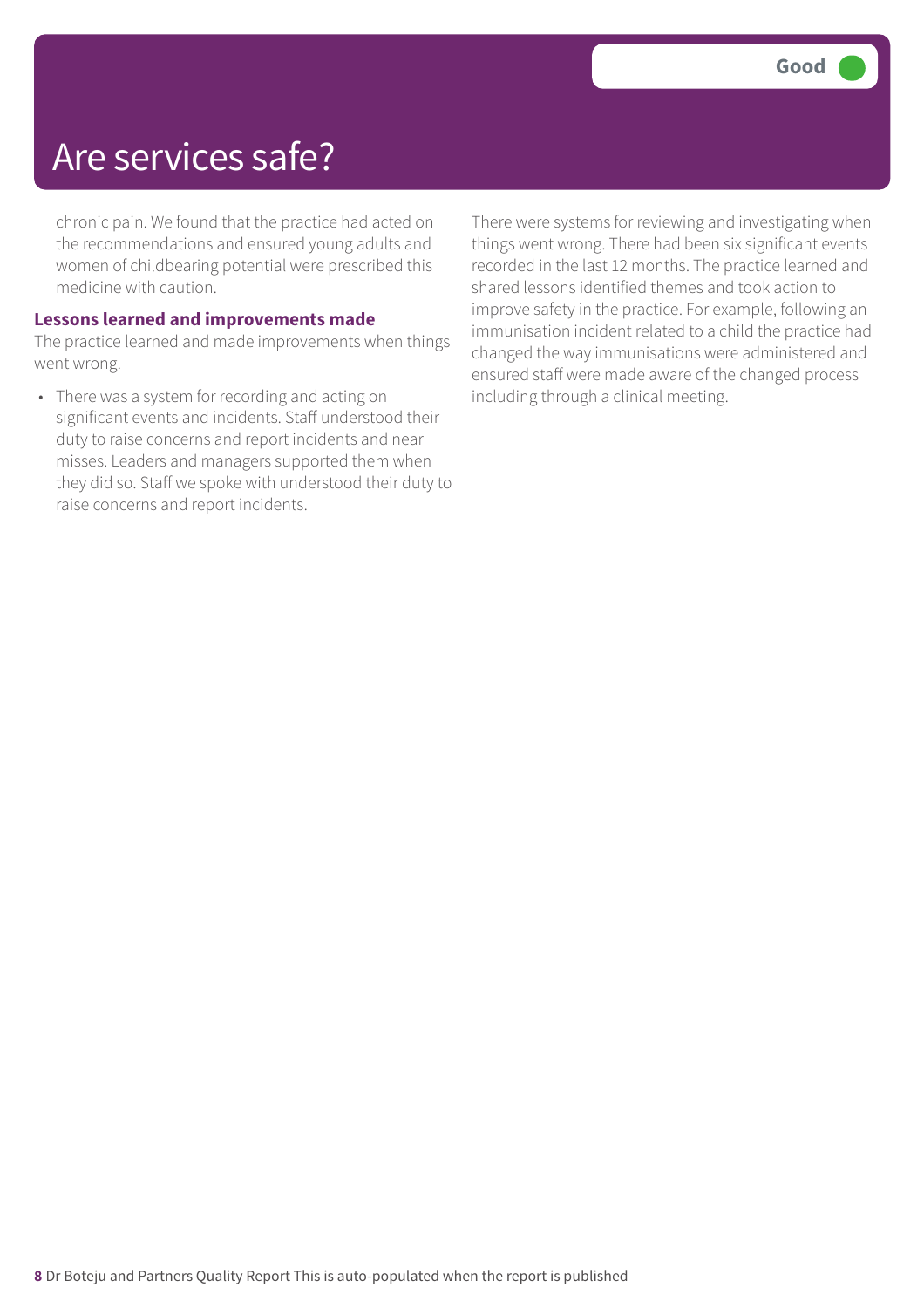# Are services effective?

(for example, treatment is effective)

# **Our findings**

**We rated the practice as good for providing effective services overall and across all population groups**

## **Effective needs assessment, care and treatment**

The practice had systems to keep clinicians up to date with current evidence-based practice. We saw that clinicians assessed needs and delivered care and treatment in line with current legislation, standards and guidance supported by clear clinical pathways and protocols.

- Patients' needs were fully assessed. This included their clinical needs and their mental and physical wellbeing. Patients' needs were assessed using clinical templates that had been formulated by the lead GP using best practice guidance s such asthose provided by The National Institute for Health and Care Excellence (NICE) and locally by the CCG.
- Performance for antibiotic items prescribed that are cephalosporins or quinolones (2%) as a percentage of broad class of similar antibiotics prescribed were lower than average compared against CCG (4%) and national (5%) averages.Cephalosporins and quinolones are antibiotics that can be used when others have failed. It is important that they are used sparingly, to avoid drug-resistant bacteria developing.
- We saw no evidence of discrimination when making care and treatment decisions.
- The practice used specific computer software to identify and monitor patients whose medicine management was shared with others, for example a consultant in an acute hospital.Such patients were identified through a monthly search and monitored appropriately.
- Staff advised patients what to do if their condition got worse and where to seek further help and support. For example the practice had reviewed patients who were prescribed a medicine to reduce the risk of heart disease and stroke and had either changed their medicine to reduce its side effects of interaction with other medicines or had advised the patients to be aware of the potential side effects.

Older people:

- Older patients who are frail or may be vulnerable received a full assessment of their physical, mental and social needs. Those identified as being frail had a clinical review including a review of their medicines.
- Patients aged over 75 were invited for a health check. If necessary they were referred to other services such as voluntary services and supported by an appropriate care plan. Since April 2017 the practice had carried out 78 health checks.
- The practice had a process to identify patients at risk of dementia. Patients diagnosed with dementia were offered annual reviews with non-attenders followed up.
- The practice followed up on older patients discharged from hospital. It ensured that their care plans and prescriptions were updated to reflect any extra or changed needs.

People with long-term conditions:

- Nurses supported by GPs who were responsible for reviews of patients with long term conditions such as diabetes, asthma, chronic obstructive pulmonary disease (COPD), high blood pressure (hypertension) and mental health had received specific training.
- The practice used templates based on good practice guidance to manage people with long term conditions.
- There was a system to identify patients at risk of hospital admission that had attended A&E or the out of hours service and these patients were regularly reviewed to help them manage their condition at home.
- The practice had a system to monitor patients that received long term medicines.

Families, children and young people:

- Childhood immunisations were carried out in line with the national childhood vaccination programme. Uptake rates for the vaccines given were above the target percentage of 90% set nationally.
- Patients told us, on the day of inspection, that children and young people were treated in an age-appropriate way and were recognised as individuals.
- The practice had arrangements to identify and review the treatment of newly pregnant women on long-term medicines.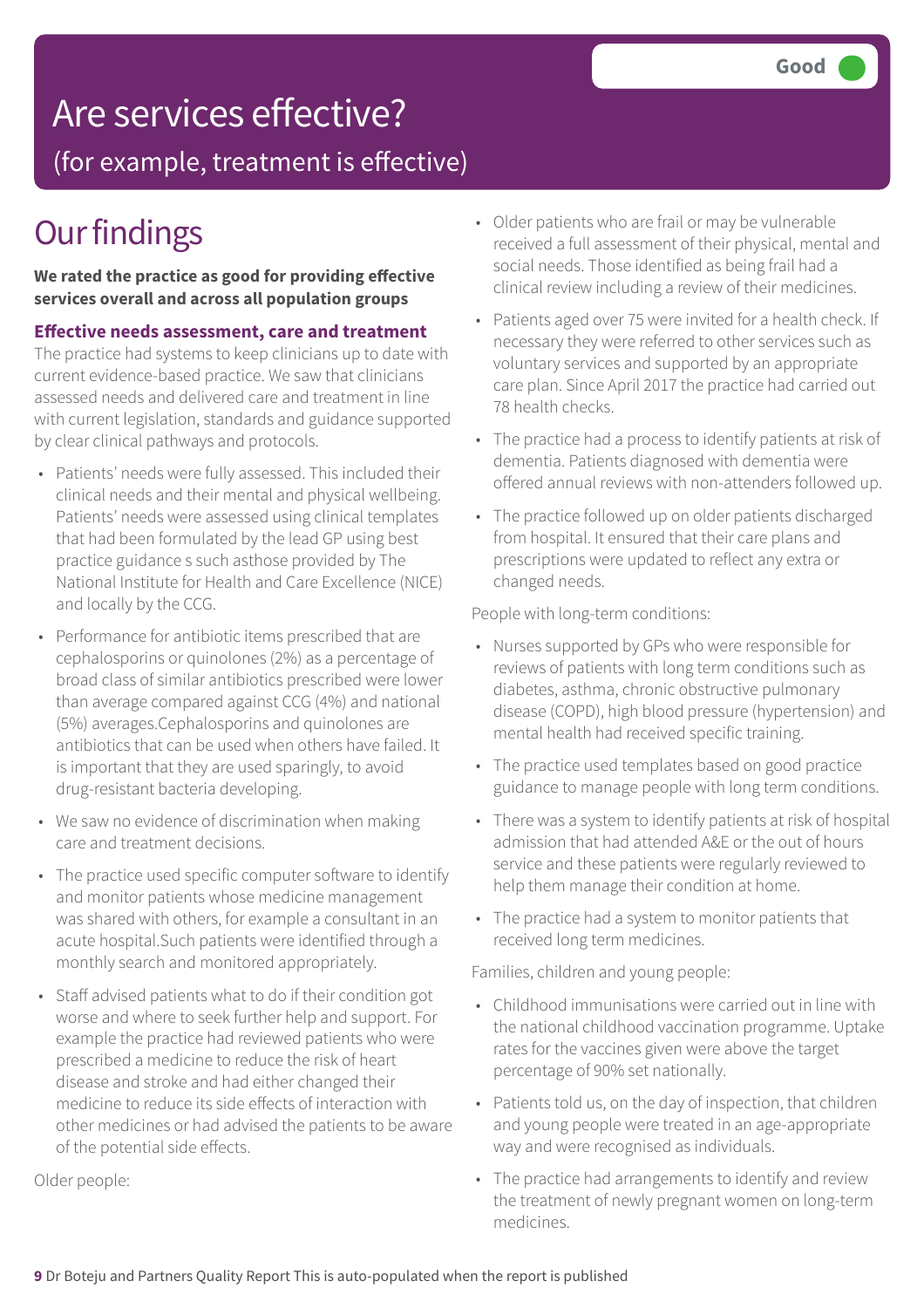# Are services effective?

## (for example, treatment is effective)

Working age people (including those recently retired and students:

- The practice's uptake for cervical screening was 70% compared with the CCG average of 71% and the national average of 72%, which was below the 80% coverage target for the national screening programme. The practice were aware of the need to improve. Sample-takers received initial training and updating every three years, and the practice offered appointments at different times throughout the week with a written reminder to encourage attendance.
- Patients had access to appropriate health assessments and checks including NHS checks for patients aged 40-74. The practice undertook 241 health checks in the preceding 12 month period. There was appropriate follow-up on the outcome of health assessments and checks where abnormalities or risk factors were identified.

People whose circumstances make them vulnerable:

- End of life care was delivered in a coordinated way which took into account the needs of those whose circumstances may make them vulnerable.
- The practice worked closely with social care colleagues and updated care plans of vulnerable patients accordingly to keep them safe. Vulnerable patients were provided with a list of telephone numbers for support.
- The practice had identified patients who were severe/ moderately frail. These patients were offered annual reviews with emphasis on falls prevention and medication reviews. All such patients were encouraged to consent to an enriched summary care record which contained further information from the GP record, in addition to medication, allergies, and adverse reactions, to support the delivery of person centred co-ordinated care.

People experiencing poor mental health (including people with dementia):

- A practice funded mental health nurse provided care and support for this population group.
- 71% of patients diagnosed with dementia had their care reviewed in a face to face meeting in the previous 12 months. This is comparable to the national average.
- 90% of patients diagnosed with schizophrenia, bipolar affective disorder and other psychoses had a comprehensive, agreed care plan documented in the previous 12 months. This is comparable to the national average.
- The practice specifically considered the physical health needs of patients with poor mental health and those living with dementia. For example the percentage of patients experiencing poor mental health who had received discussion and advice about alcohol consumption was 92% compared with the CCG average of 94% and the national average of 91%; and the percentage of patients experiencing poor mental health who whose notes record their smoking status was 92%; compared with the CCG average of 95% and the national average of 95%.
- The practice had a computerised system which took account of CCG and national guidance for the monitoring of repeat prescribing for patients receiving medicines for mental health needs.

## **Monitoring care and treatment**

The practice had a comprehensive programme of quality improvement activity and routinely reviewed the effectiveness and appropriateness of the care provided.

The most recent published Quality Outcome Framework (QOF) results were 98% of the total number of points available compared with the clinical commissioning group (CCG) average of 97% and national average of 96. The overall exception reporting rate was 9% compared with a national average of 10%. (QOF is a system intended to improve the quality of general practice and reward good practice. Exception reporting is the removal of patients from QOF calculations where, for example, the patients decline or do not respond to invitations to attend a review of their condition or when a medicine is not appropriate.)

The exception reporting rate for the following clinical indicators were higher than CCG and national averages:

- Mental health: Practice 26% compared with the CCG average of 14 and the national average of 11%
- Osteoporosis: Practice 40% compared with the CCG and national average of 14%

We reviewed the exception reporting and found that the practice had made every effort to ensure appropriate decision making including prompting patients to attend for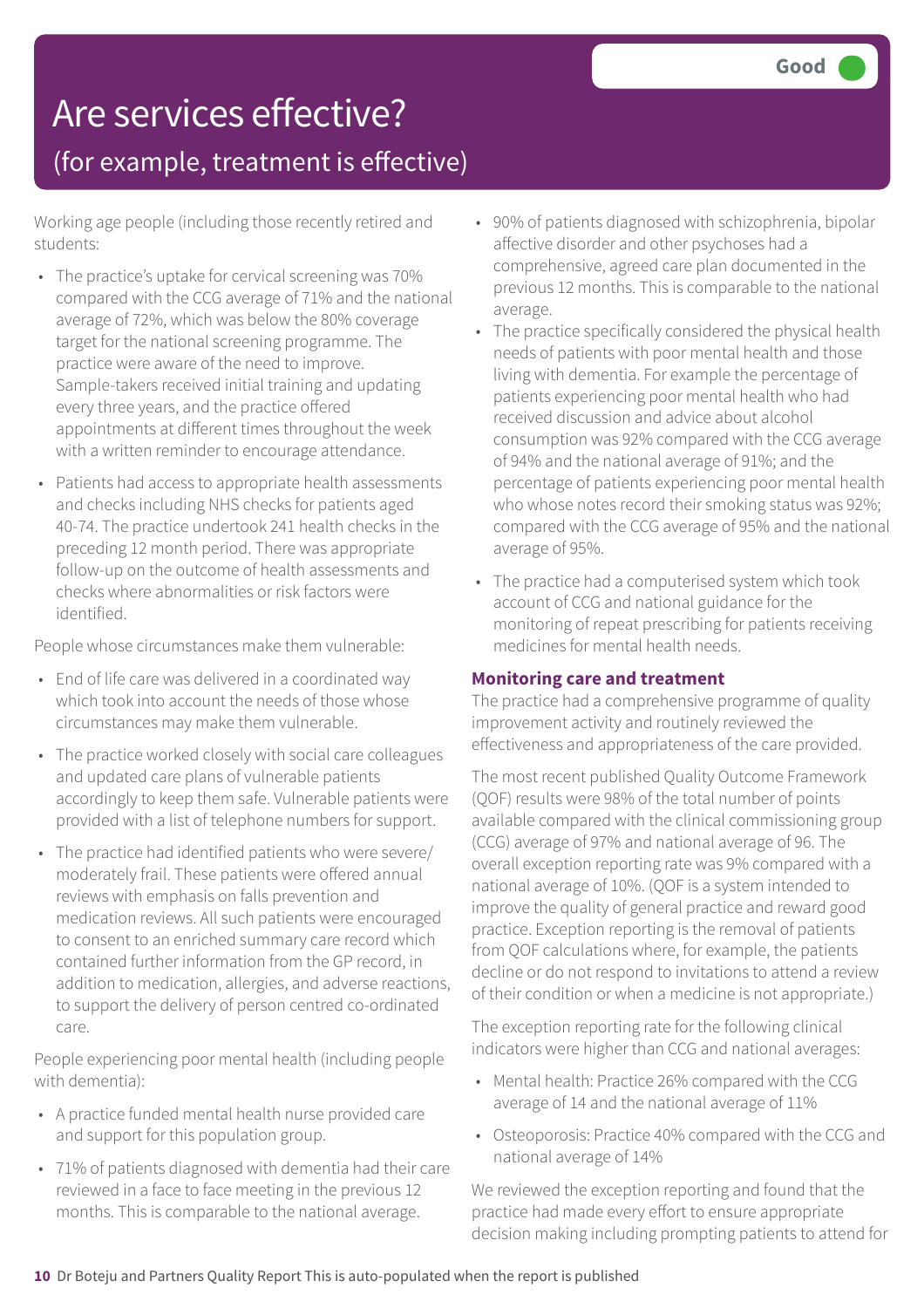# Are services effective? (for example, treatment is effective)

the relevant monitoring and checks. Discussions with the lead GP showed that procedures were in place for exception reporting as per the QOF guidance and patients were reminded to attend three times and had been contacted by telephone before being subject of exception. They also told us that the practice was situated in a deprivation area which sometimes affected patient attendance at health reviews.

• The practice was actively involved in quality improvement activity and a programme of a clinical audit was in place. For example a repeat audit of patients who received treatment for attention deficit hyperactivity disorder (ADHD) had showed an improvement in the number of patients attending the required three monthly monitoring from the initial 53% to 75%.

## **Effective staffing**

Staff had the skills, knowledge and experience to carry out their roles. For example, staff whose role included immunisation and taking samples for the cervical screening programme had received specific training and could demonstrate how they stayed up to date.

- The practice understood the learning needs of staff and provided protected time and training to meet them. Appropriate records of skills, qualifications and training were maintained. Staff were encouraged and given opportunities to develop.
- The practice provided staff with on-going support. Staff we spoke with described an induction process but we did not see documentary evidence of this induction. Other ongoing support included one-to-one meetings, appraisals, coaching and mentoring, clinical supervision and support for revalidation. The practice ensured the competence of staff employed in advanced roles by regular debrief and periodic appraisal of clinical decision making, including non-medical prescribing.
- There was a system for supporting and managing staff when their performance was poor or variable.

## **Coordinating care and treatment**

Staff worked together and with other health and social care professionals to deliver effective care and treatment.

- We saw records that showed that all appropriate staff, including those in different teams, services and organisations, were involved in assessing, planning and delivering care and treatment.
- Patients received coordinated and person-centred care. This included when they moved between services, when they were referred, or after they were discharged from hospital. The practice worked with patients to develop personal care plans that were shared with relevant agencies.
- The practice ensured that end of life care was delivered in a coordinated way which took into account the needs of different patients, including those who may be vulnerable because of their circumstances. Regular meetings took place with other primary health care professionals when care plans were routinely reviewed and updated as needed.
- The pathology service were able to share patient clinical information and results electronically.
- There was a system to review patients that had accessed NHS 111 service and those that had attended the A&E department for emergency care.
- There was an information sharing system to review patients attending for Urgent Care provided by Integrated Care 24 Limited.

## **Helping patients to live healthier lives**

Staff were consistent and proactive in helping patients to live healthier lives.

- The practice identified patients who may be in need of extra support and directed them to relevant services. This included patients in the last 12 months of their lives, patients at risk of developing a long-term condition and carers.
- Staff encouraged and supported patients to be involved in monitoring and managing their health.
- Patients could access the wellbeing service (mental health) hosted by the local NHS trust on site as well as the dedicated mental health nurse provided by the practice.
- Staff discussed changes to care or treatment with patients and their carers as necessary.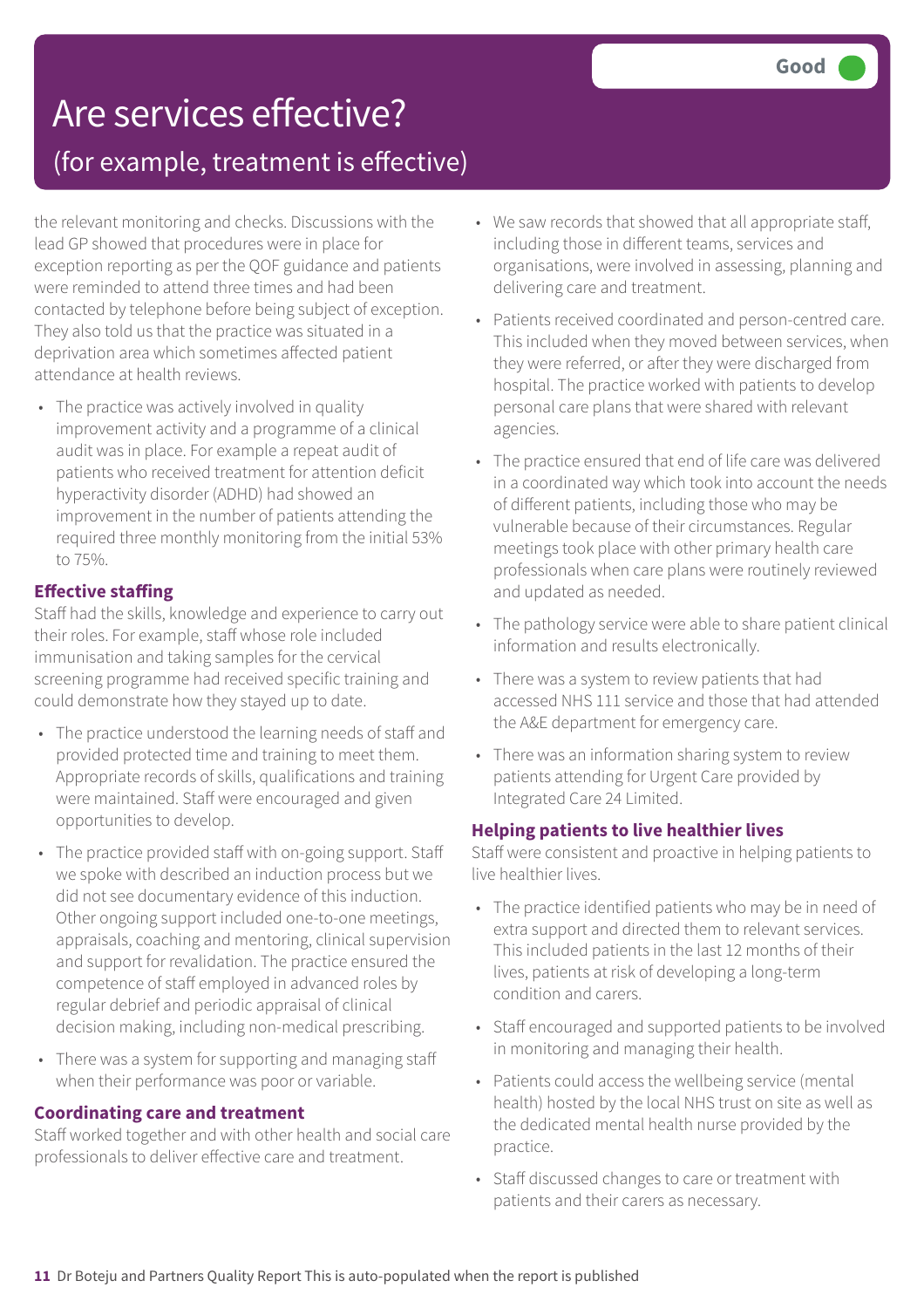# Are services effective?

## (for example, treatment is effective)

- The practice supported national priorities and initiatives to improve the population's health, for example, health promotion programmes such as smoking, coronary heart disease, blood pressure and hypertension, and family planning.
- A dedicated diabetic nurse provided lifestyle advice for the pre and diabetic patients.

## **Consent to care and treatment**

The practice obtained consent to care and treatment in line with legislation and guidance.

- Clinicians understood the requirements of legislation and guidance when considering consent and decision making.
- Clinicians supported patients to make decisions. Where appropriate, they assessed and recorded a patient's mental capacity to make a decision.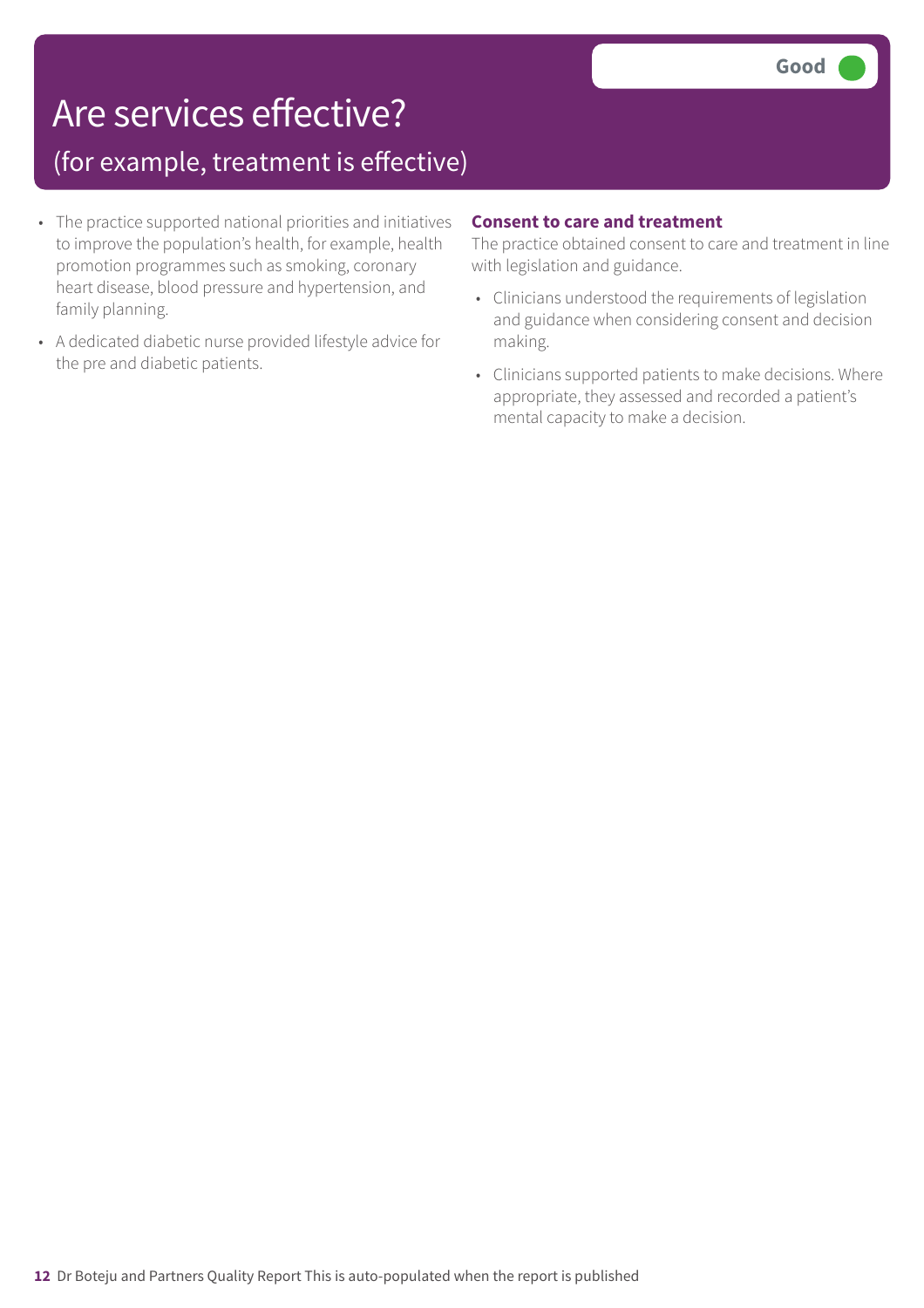# Are services caring?

# **Our findings**

**We rated the practice, and all of the population groups, as good for caring.**

#### **Kindness, respect and compassion**

Staff treated patients with kindness, respect and compassion.

- Staff understood patients' personal, cultural, social and religious needs.
- The practice gave patients timely support and information.
- Reception staff knew that if patients wanted to discuss sensitive issues or appeared distressed they could offer them a private room to discuss their needs.
- All of the 17 patient Care Quality Commission comment cards we received were positive about the service experienced. Patients commented that their experience of the care received was positive and the practice staff had been helpful friendly caring and treated them with dignity and respect. This was in line with the results of the NHS Friends and Family Test and other feedback received by the practice.

Results from the July 2017 annual national GP patient survey showed patients felt they were treated with compassion, dignity and respect. There were 302 surveys sent out and 103 were returned. This represented about 1% of the practice population. The practice was comparable with other practices in the local area for its satisfaction scores on consultations with GPs and nurses. For example:

- 80% of patients who responded said the GP was good at listening to them compared with the clinical commissioning group (CCG) average of 86% and the national average of 89%.
- 78% of patients who responded said the GP gave them enough time; CCG 85%; national average 86%.
- 89% of patients who responded said they had confidence and trust in the last GP they saw; CCG 95%; national average 96%.
- 78% of patients who responded said the last GP they spoke to was good at treating them with care and concern; CCG 83%; national average 86%.
- 86% of patients who responded said the nurse was good at listening to them; CCG 90%; national average 91%.
- 89% of patients who responded said the nurse gave them enough time; CCG 91%; national average 92%.
- 95% of patients who responded said they had confidence and trust in the last nurse they saw; CCG 97%; national average 97%.
- 86% of patients who responded said the last nurse they spoke to was good at treating them with care and concern; CCG 89%; national average 91%.
- 82% of patients who responded said they found the receptionists at the practice helpful; CCG 85%; national average 87%.

#### **Involvement in decisions about care and treatment**

Staff helped patients be involved in decisions about their care and were aware of the Accessible Information Standard (a requirement to make sure that patients and their carers can access and understand the information they are given):

- Interpretation services were available for patients who did not have English as a first language. We saw notices in the reception areas informing patients this service was available.
- Staff communicated with patients in a way that they could understand, for example, communication aids such as signage were available.
- Staff helped patients and their carers find further information and access community and advocacy services. They helped them ask questions about their care and treatment.
- The practice was in the implantation phase of the CCG care navigation project which aimed to navigate patients to other services available within the CCG area, for example services offered by social care as well as by the local community health trust.

The practice's computer system alerted GPs if a patient was also a carer. The practice had identified 115 patients as carers which equated to 1% of the practice list. The practice had identified a carer's champion who provided information and directed carers to the various avenues of support available to them. The practice had a carers board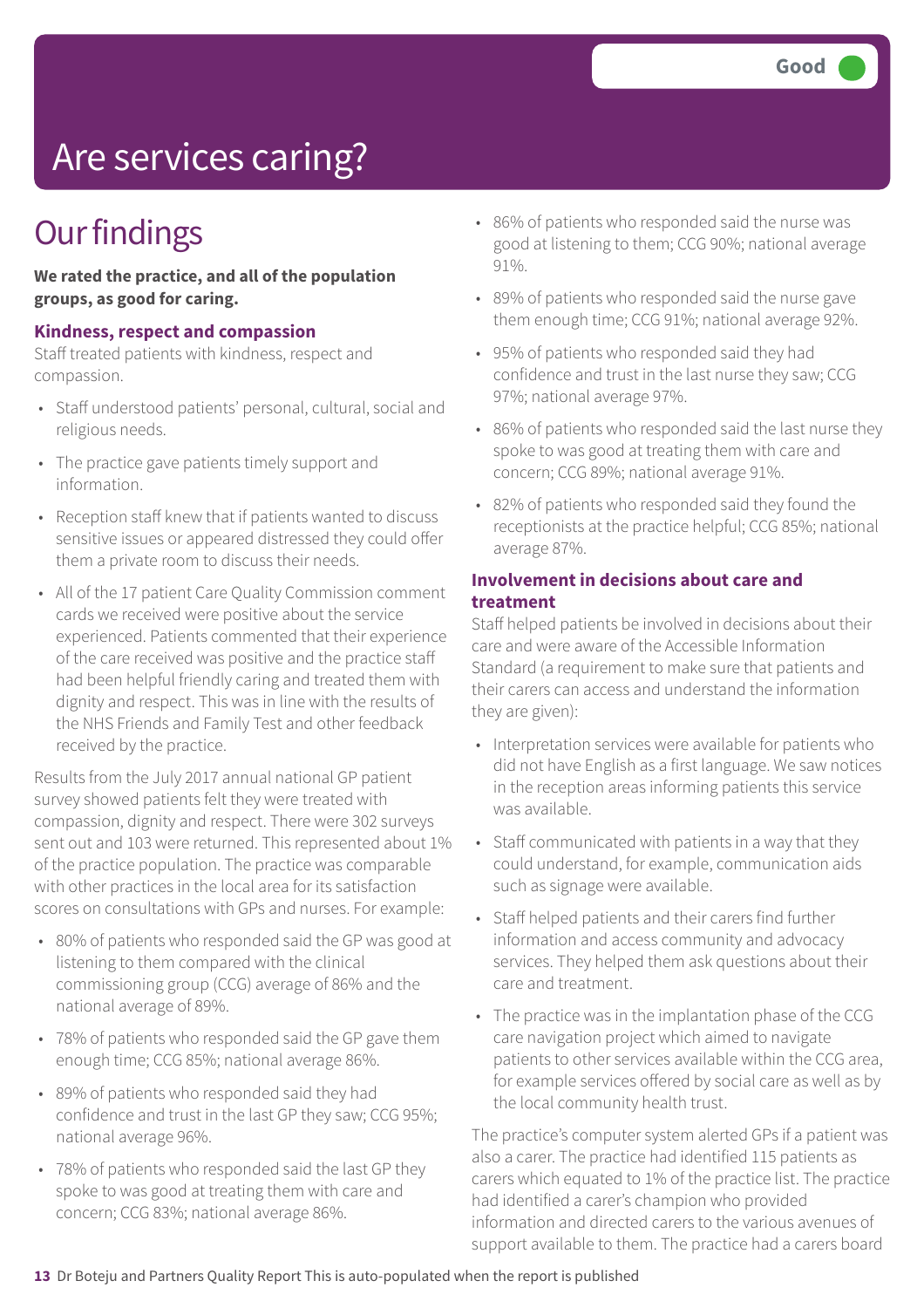## Are services caring?

and new carers were invited to complete a carer registration form and were provided with written information, including referral to Northamptonshire Carers where appropriate about support available to them. Carers were offered flu and other vaccinations as appropriate. The practice achieved the bronze level investors in carers standard (awarded by the county council, the NHS and Northamptonshire Carers) which recognised efforts made by GP practices in the identification of and support available to carers.

• Staff told us that if families had experienced bereavement, their usual GP contacted them. This call was followed by a patient consultation at a flexible time and location to meet the family's needs and by giving them advice on how to find a support service.

.

Results from the national GP patient survey to questions about their involvement in planning and making decisions about their care and treatment were comparable with local and national averages:

- 75% of patients who responded said the last GP they saw was good at explaining tests and treatments compared with the clinical commissioning group (CCG) average of 84% and the national average of 86%.
- 71% of patients who responded said the last GP they saw was good at involving them in decisions about their care; CCG 79%; national average 82%.
- 86% of patients who responded said the last nurse they saw was good at explaining tests and treatments; CCG 88%; national average 90%.
- 76% of patients who responded said the last nurse they saw was good at involving them in decisions about their care; CCG 83%; national average 85%.

## **Privacy and dignity**

The practice respected and promoted patients' privacy and dignity.

- Staff recognised the importance of patients' dignity and respect.
- The practice complied with the Data Protection Act 1998.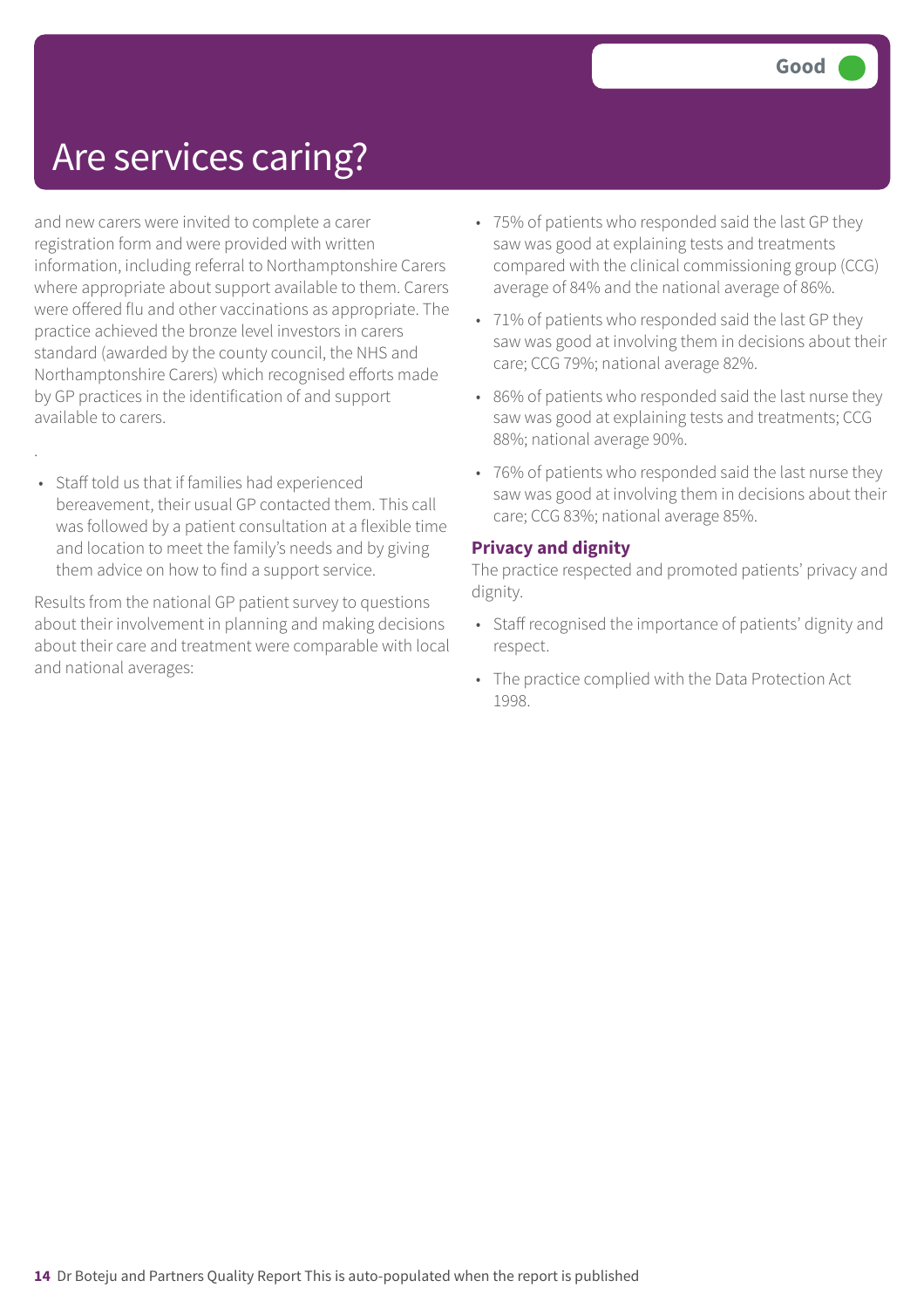# Are services responsive to people's needs?

(for example, to feedback?)

# **Our findings**

**We rated the practice, and all of the population groups, as good for providing responsive services across all population groups**

## **Responding to and meeting people's needs**

The practice organised and delivered services to meet patients' needs. It took account of patient needs and preferences.

- The practice understood the needs of its population and tailored services in response to those needs. The practice was open Monday to Friday from 8am until 6.30pm. Pre bookable appointments were available every second Saturday of the month from 8.30 until 12 noon. Patients could access on line services such as advanced booking of appointments and repeat prescription requests. The practice website had a page on self-care which gave advice on self-care for common ailments.
- The practice improved services where possible in response to unmet needs. For example the GPs were involved in the management of patients with a long term condition that caused pain all over the body with a specific targeted medicine management programme.
- The facilities and premises were appropriate for the services delivered.
- The practice made reasonable adjustments when patients found it hard to access services. There was sensor controlled electric access to the practice with a ramp for wheel chair access. Home visits were available by both the GPs and a nurse practitioner for those unable to attend appointments at the practice.
- Care and treatment for patients with multiple long-term conditions and patients approaching the end of life was coordinated with other services.

Older people:

- All patients had a named GP who supported them in whatever setting they lived, whether it was at home or in a care home or supported living scheme.
- The practice was responsive to the needs of older patients, and offered home visits and urgent appointments for those with enhanced needs.
- The practice supported patients living in two care homes. Care home staff were given a direct access number to the practice bypassing the reception for quick access.
- Patients over 75 years of age were prioritised to be seen on the day.
- Older patients were provided with health promotional advice and support to help them to maintain their health and independence for as long as possible. For example eligible older people were offered flu, pneumococcal and shingles vaccinations.
- In conjunction with other local care agencies through the Pro-Active Care model which covered two per cent of adult practice patient list with more complex needs the practice provided care that was tailored to their individual needs and overseen by a named, accountable GP.

People with long-term conditions:

- Patients with a long-term condition received an annual review to check their health and medicines needs were being met. For patients with the most complex needs, the GP worked with other health and care professionals to deliver a coordinated package of care.
- The practice had a process to liaise with the local district nursing team to discuss and manage the needs of patients with complex medical issues.
- Longer appointments and home visits were available when needed.
- The practice provided informative literature and lifestyle advice for most long term conditions.

Families, children and young people:

- There were systems to identify and follow up children living in disadvantaged circumstances and who were at risk, for example, children and young people who had a high number of A&E attendances.
- All parents or guardians calling with concerns about a child under the age of 18 were offered a same day appointment when necessary.
- The practice provided contraceptive advice and provided contraceptive implants and intrauterine device, or IUD.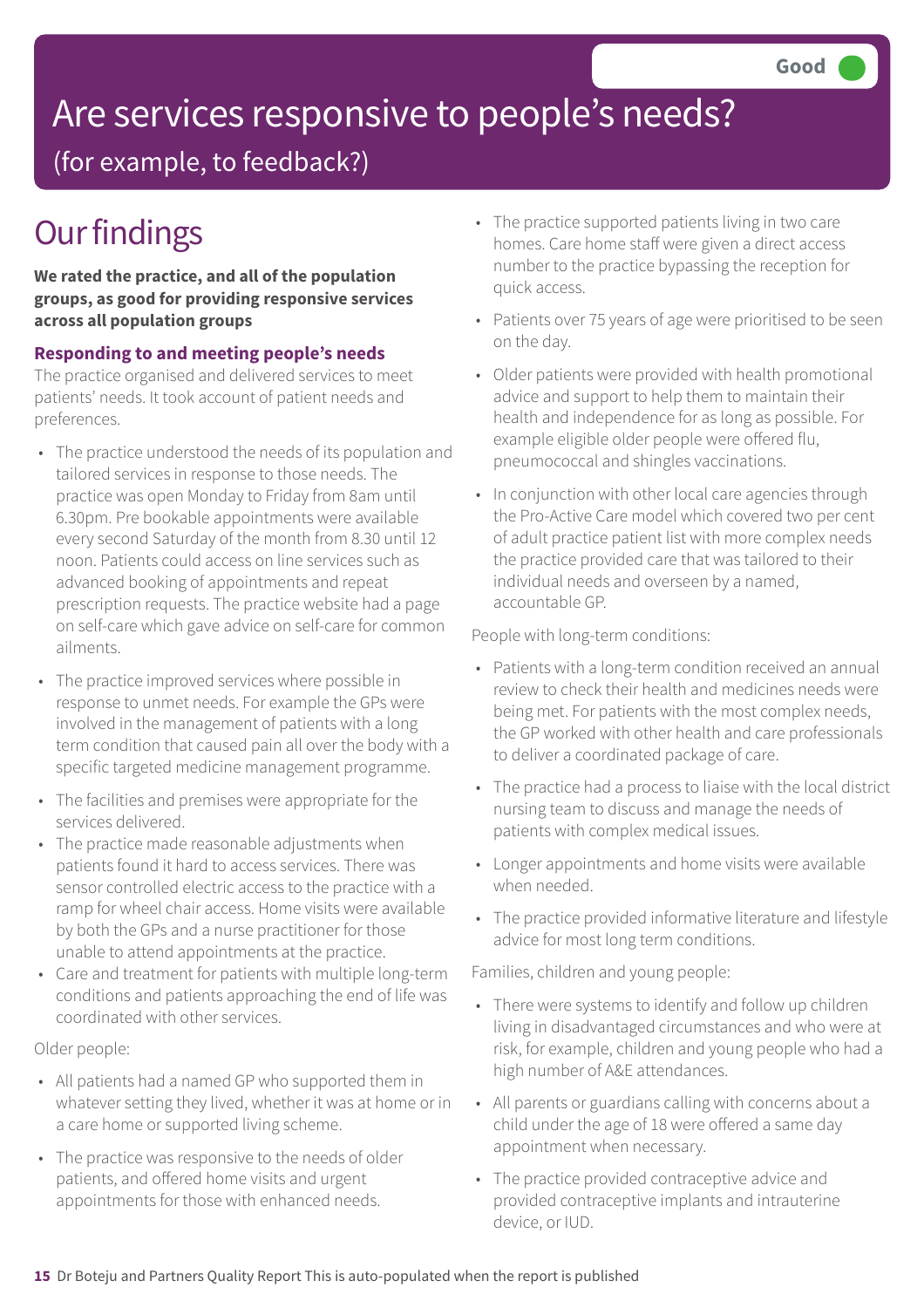# Are services responsive to people's needs?

## (for example, to feedback?)

• The practice worked with midwives, health visitors and school nurses to support this population group. For example, in the provision of ante-natal, post-natal and child health surveillance clinics.

Working age people (including those recently retired and students):

- The needs of this population group had been identified and the practice had adjusted the services it offered to ensure these were accessible, flexible and offered continuity of care. For example, face to face consultations were available on the day as well as pre bookable up to three days in advance. Pre bookable appointments were also available every second Saturday morning of each month.
- Telephone consultations with a GP and the nurse practitioner were available which supported patients who were unable to attend the practice during normal working hours.
- Patients were able to receive travel vaccinations available on the NHS as well as those only available privately.

People whose circumstances make them vulnerable:

- The practice held a register of patients living in vulnerable circumstances including homeless people, travellers and those with a learning disability.
- The practice supported vulnerable patients to access various support groups and voluntary organisations, for example, referrals were made to Age UK's personalised integrated care programme (a joint approach by Age UK with local voluntary organisations and health and care services which aimed to provide medical and non-medical personalised support for older people living with multiple long-term conditions who are at risk of unplanned hospital admissions).
- Patients newly diagnosed with cancer were given the opportunity for a face to face or telephone consultation to assess their situation and needs.
- Longer appointments were available for patients with a learning disability.

People experiencing poor mental health (including people with dementia):

- Staff interviewed had a good understanding of how to support patients with mental health needs and those patients living with dementia. A practice funded mental health nurse provided care and support for this population group.
- The practice offered flexible appointments during weekdays and one Saturday morning each month to ensure maximum uptake of mental health reviews. Patients who did not attend reviews were followed up with telephone calls by the practice funded mental health nurse.
- Patients newly diagnosed with depression were given the opportunity for a face to face or telephone consultation to assess their situation and needs.

## **Timely access to the service**

Patients were able to access care and treatment from the practice within an acceptable timescale for their needs.

- Patients had timely access to initial assessment, test results, diagnosis and treatment.
- Waiting times, delays and cancellations were minimal and managed appropriately.
- Patients with the most urgent needs had their care and treatment prioritised.

Results from the July 2017 annual national GP patient survey showed patients' satisfaction with how they could access care and treatment. There were 302 surveys sent out and 103 were returned. This represented about 1% of the practice population.

- 80% of patients who responded were satisfied with the practice's opening hours compared with the clinical commissioning group (CCG) average of 80% and the national average of 80%.
- 51% of patients who responded said they could get through easily to the practice by phone; CCG 67%; national average 71%.
- 71% of patients who responded said that the last time they wanted to speak to a GP or nurse they were able to get an appointment; CCG 73%; national average 76%.
- 74% of patients who responded said their last appointment was convenient; CCG 81%; national average 81%.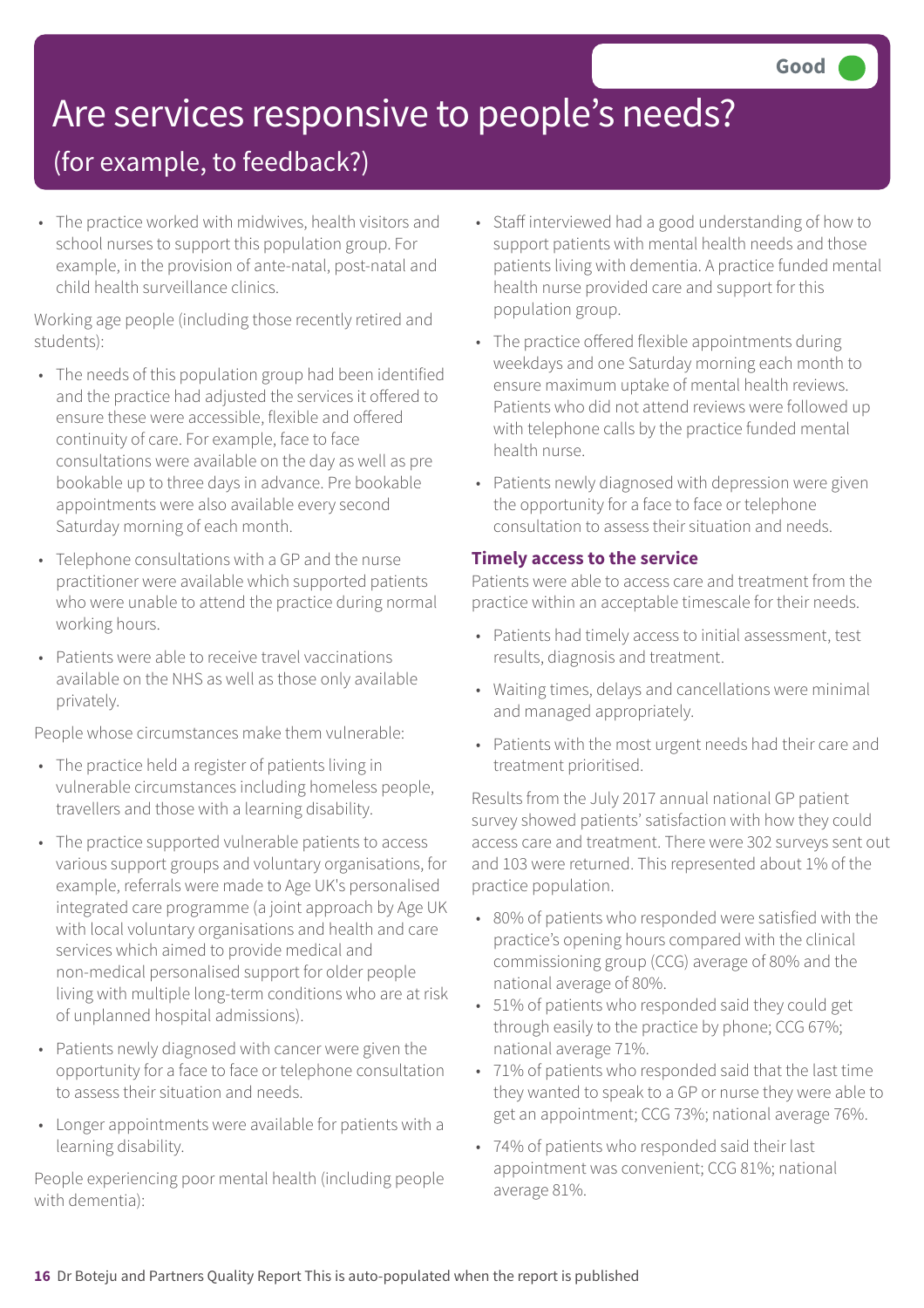# Are services responsive to people's needs?

## (for example, to feedback?)

- 43% of patients who responded described their experience of making an appointment as good; CCG 70%; national average 73%.
- 52% of patients who responded said they don't normally have to wait too long to be seen; CCG 59%; national average 58%.

GP patient survey results indicated patients were positive about the practice opening times, the ability to get an appointment and the ease of being seen on time. These results were supported by 16 of the 17 comment cards we received. However GP patient survey results also noted patient dissatisfaction in relation to getting through to the practice by phone and with the experience of making an appointment. One comment noted that at busy times it could take some time to get through to the practice by phone. Two of the seven patients we spoke with on the day of the inspection also told us about the difficulty of getting through at busy times.

The practice manager told us that they had implemented several initiatives to address the identified issues:

- Increased the number of telephone lines available to take incoming calls and introduced a system for automated telephone appointment booking and for online appointment booking.
- Increased the number of routine appointments available for GPs.
- Identified and rectified an issue with phone system which now informed patients how many callers are on hold before them.
- Conducted a patient survey on how patient accessed the appointment system, and had promoted the online services which were underutilised.
- Provided training for reception staff.

The practice told us that initial patient feedback through the NHS Health check survey (commenced July 2017)where 77 of the 85 respondents had answered positively to the question 'how easy was it to make the appointment' had been encouraging.

In addition the practice was currently:

- Working with four other local practices to provide a same day access hub for urgent on the day appointments. When implemented the three practices anticipate this would release more routine appointments at the practice on non-hub days.
- Progressing a patient survey of the accessibility of telephone consultations with a view to improve this service.

## **Listening and learning from concerns and complaints**

The practice took complaints and concerns seriously and responded to them appropriately to improve the quality of care.

- Information about how to make a complaint or raise concerns was available and it was easy to do. Staff treated patients who made complaints compassionately.
- The complaint policy and procedures were in line with recognised guidance. There were 19 complaints recorded in the last year. We reviewed three complaints and found that they were satisfactorily handled in a timely way.

The practice learned lessons from individual concerns and complaints. It acted as a result to improve the quality of care. For example, following a complaint about dissatisfaction regarding a GP consultation, we saw that the practice had responded to the complainant giving an explanation of the clinical content and the circumstances of the consultation. We also saw that the practice had offered an apology.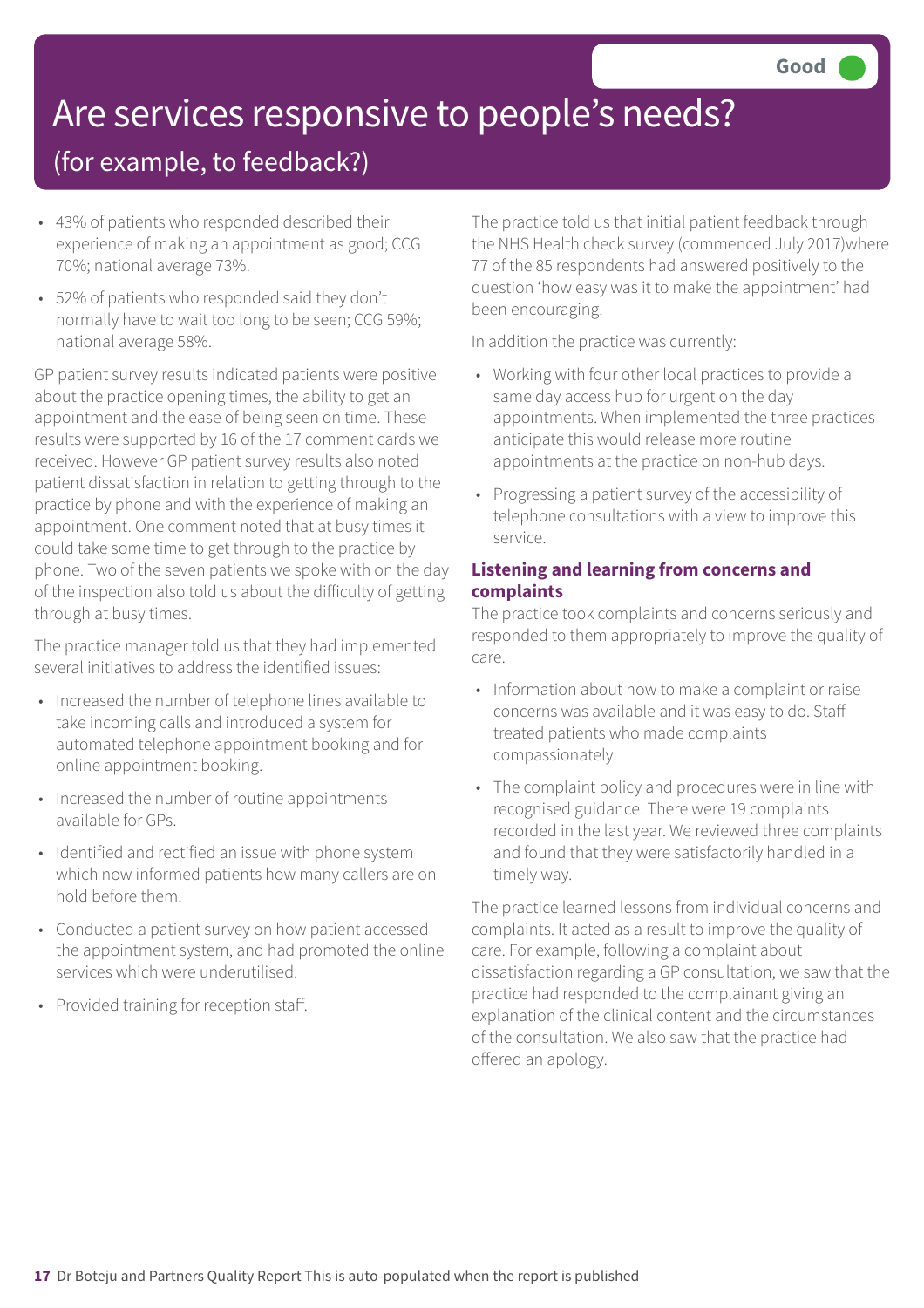# Are services well-led?

(for example, are they well-managed and do senior leaders listen, learn and take appropriate action)

# **Our findings**

**We rated the practice as good for providing a well-led service.**

## **Leadership capacity and capability**

Leaders had the capacity and skills to deliver high-quality, sustainable care.

- Leaders had the experience, to deliver the practice strategy and address risks to it. For example the practice had invested in the new roles of a quality improvement manager and a mental health nurse in persuit of their intention of providing outstanding care. The practice was in the process of appointing a pharmacist to help with medicine reviews and medicine management issues.
- They were knowledgeable about issues and priorities relating to the quality and future of services. They understood the challenges and were addressing them. For example in relation to improving patient access to appointments.
- Leaders at all levels were visible and approachable. They worked closely with staff and others to make sure they prioritised compassionate and inclusive leadership.
- The practice had effective processes to develop leadership capacity and skills, including planning for the future leadership of the practice.

## **Vision and strategy**

The practice had a vision and strategy to deliver high quality care and promote good outcomes for patients.

- There was a vision and set of values and supporting plans to achieve priorities.
- Staff were aware of and understood the vision, values and supporting plans and their role in achieving them.
- The strategy was in line with health and social priorities across the region. The practice planned its services to meet the needs of the practice population.
- The practice monitored progress against delivery of the strategy.

## **Culture**

The practice had a culture of high-quality sustainable care.

- Staff stated they felt respected, supported and valued. They were proud to work in the practice.
- The practice focused on the needs of patients.
- Leaders and managers acted on behaviour and performance inconsistent with the vision and values.
- Openness, honesty and transparency were demonstrated when responding to incidents and complaints. From the sample of documented examples we reviewed we found that the practice had systems to ensure that when things went wrong with care and treatment the practice gave affected people support, information and a verbal and written apology. The provider was aware of and had systems to ensure compliance with the requirements of the duty of candour.
- Staff we spoke with told us they were able to raise concerns and were encouraged to do so. They had confidence that these would be addressed.
- There were processes for providing all staff with the development they need. This included appraisal and career development conversations. All staff received regular annual appraisals in the last year. Staff were supported to meet the requirements of professional revalidation where necessary.
- Clinical staff, including nurses, were considered valued members of the practice team. They were given protected time for professional development and evaluation of their clinical work.
- There was a strong emphasis on the safety and well-being of all staff.
- The practice actively promoted equality and diversity. It identified and addressed the causes of any workforce inequality. Staff felt they were treated equally.
- There were positive relationships between staff and teams.

## **Governance arrangements**

There were clear responsibilities, roles and systems of accountability to support good governance and management.

• Structures, processes and systems to support good governance and management were clearly set out,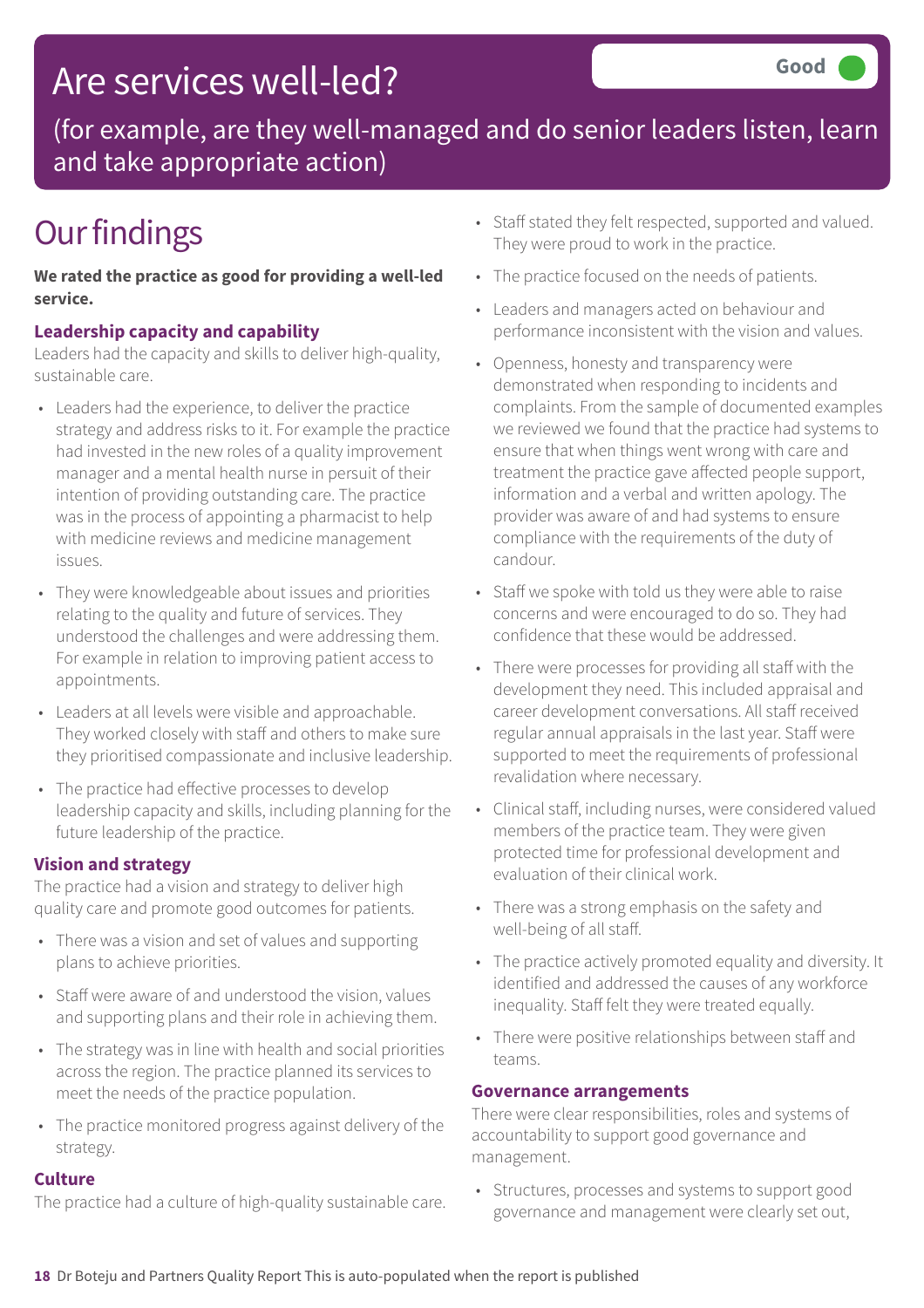# Are services well-led?

## (for example, are they well-managed and do senior leaders listen, learn and take appropriate action)

understood and effective. The governance and management of partnerships, joint working arrangements and shared services promoted interactive and co-ordinated person-centred care.

- Staff were clear on their roles and accountabilities including in respect of safeguarding and infection prevention and control.
- Practice leaders had established policies, procedures and activities to ensure safety and assured themselves that they were operating as intended.
- There were regular staff meetings including clinical and multidisciplinary and minutes were available to staff.

## **Managing risks, issues and performance**

There were clear and effective processes for managing risks, issues and performance.

- There was a process to identify, understand, monitor and address current and future risks including risks to patient safety. However we found that some practices related to employment checks needed improvement.
- The practice had processes to manage current and future performance. Performance of employed clinical staff could be demonstrated through audit of their consultations, prescribing and referral decisions. Practice leaders had oversight of MHRA alerts, incidents, and complaints.
- Clinical audit had a positive impact on quality of care and outcomes for patients. There was evidence of action to change practice to improve quality.
- The practice had plans in place and had trained staff for major incidents. A business continuity plan was available for all staff and held off site by the practice manager.
- The practice implemented service developments and where efficiency changes were made this was with input from clinicians to understand their impact on the quality of care.

## **Appropriate and accurate information**

The practice acted on appropriate and accurate information.

• Quality and operational information was used to ensure and improve performance. Performance information was combined with the views of patients.

- Quality and sustainability were discussed in relevant meetings where all staff had sufficient access to information.
- The practice used performance information which was reported and monitored and management and staff were held to account.
- The information used to monitor performance and the delivery of quality care was accurate and useful. There were plans to address any identified weaknesses.
- The practice used information technology systems to monitor and improve the quality of care.
- The practice submitted data or notifications to external organisations as required.
- There were robust arrangements in line with data security standards for the availability, integrity and confidentiality of patient identifiable data, records and data management systems.
- Staff had received information governance training.

## **Engagement with patients, the public, staff and external partners**

The practice involved patients, the public, staff and external partners to support high-quality sustainable services.

- A full and diverse range of patients', staff and external partners' views and concerns were encouraged, heard and acted on to shape services and culture. For example the practice was currently undertaking a survey of patients asking their views on the appointment system.
- There was an active patient participation group. We spoke with the chair of the group who told us that the practice was responsive to feedback and had acted on several of their suggestions. For example with reducing the number of patients who do not attend their appointment and with the installation of automated electric doors to access the practice.
- The service was transparent, collaborative and open with stakeholders about performance.

## **Continuous improvement and innovation**

There were systems and processes for learning, continuous improvement and innovation.

• There was a focus on continuous learning and improvement at all levels within the practice. The